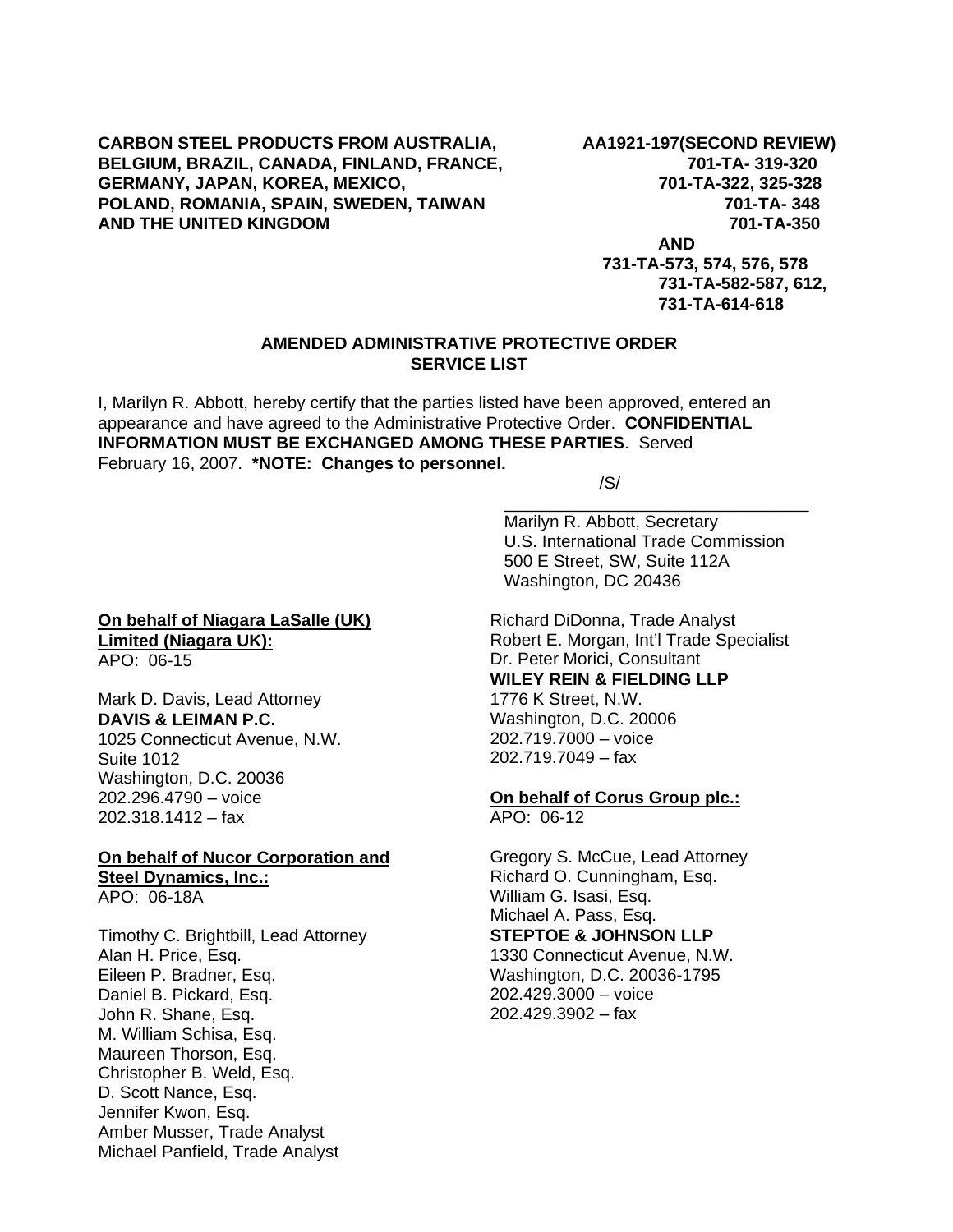### **ADMINISTRATIVE PROTECTIVE ORDER SERVICE LIST 1921-197 (Second Review) CARBON STEEL PRODUCTS**

Bruce Malashevich, President Kenneth R. Button, Sr. Vice President Jim Dougan, Senior Economist Amy Todd, Staff Economist Christopher Jones, Staff Economist Alex Cook, Staff Economist Ethan Williams, Staff Economist Andrew Bostian, Economist Sarah Davis, Economist Yung Lee, Senior Economist Jennifer Lutz, Senior Economist Greg Hogan, Economist Linas Krisciunas, Research Asst. Michael MacGregor, Staff Economist **ECONOMIC CONSULTING SERVICES LLC**

# **On behalf of IPSCO Steel Inc. and Oregon Steel Mills:**

APO: 06-14

Roger B. Schagrin, Lead Attorney Brian E. McGill, Esq. Michael J. Brown, Esq. Seth W. Hoffman, Trade Analyst Dr. Robert A. Blecker, Economist **SCHAGRIN ASSOCIATES** 900 7<sup>th</sup> Street, N.W. Suite 500

Washington, D.C. 20001-3886 202.223-1700 – voice 202.429.2522 – fax

Dr. Robert E. Scott, Dir. Int'l Programs **ECONOMIC POLICY INSTITUTE**

### **On behalf of AG der Dillinger Huttenwerke, Salzgitter AG Stahl und Technologie and ThyssenKrupp Steel AG:** APO: 06-27

J. Kevin Horgan, Lead Attorney Merritt R. Blakeslee, Esq. Judith L. Holdsworth, Esq. Marc E. Montalbine, Esq.

### **DEKIEFFER & HORGAN**

Suite 800 729 15<sup>th</sup> Street, N.W. Washington, D.C. 20005 202.783.6900 – voice 202.783.6909 – fax

### **On behalf of Dofasco Inc.:**

APO: 06-31

James R. Simoes, Lead Attorney William Silverman, Esq. Robert H. Huey, Esq. Douglas Heffner, Esq. Richard P. Ferrin, Esq. Christina C. Benson, Esq. Steven F. Hill, Esq. Eric Johnson, Int'l Trade Analyst Adam Forman, Research Assistant **HUNTON & WILLIAMS** 1900 K Street, N.W. Washington, D.C. 20006 202.955.1500 – voice 202.778.2201 – fax

Bruce Malashevich, President Kenneth R. Button, Sr. Vice President Jim Dougan, Sr. Economist Jennifer Lutz, Sr. Economist Yung Lee, Sr. Economist Sarah Davis, Economist Andrew Bostian, Economist Greg Hogan, Economist Michael MacGregor, Staff Economist Ethan Williams, Staff Economist Alex Cook, Staff Economist Christopher Jones, Staff Economist Amy Todd, Staff Economist Linas Krisciunas, Research Assistant **ECONOMIC CONSULTING SERVICE INC.**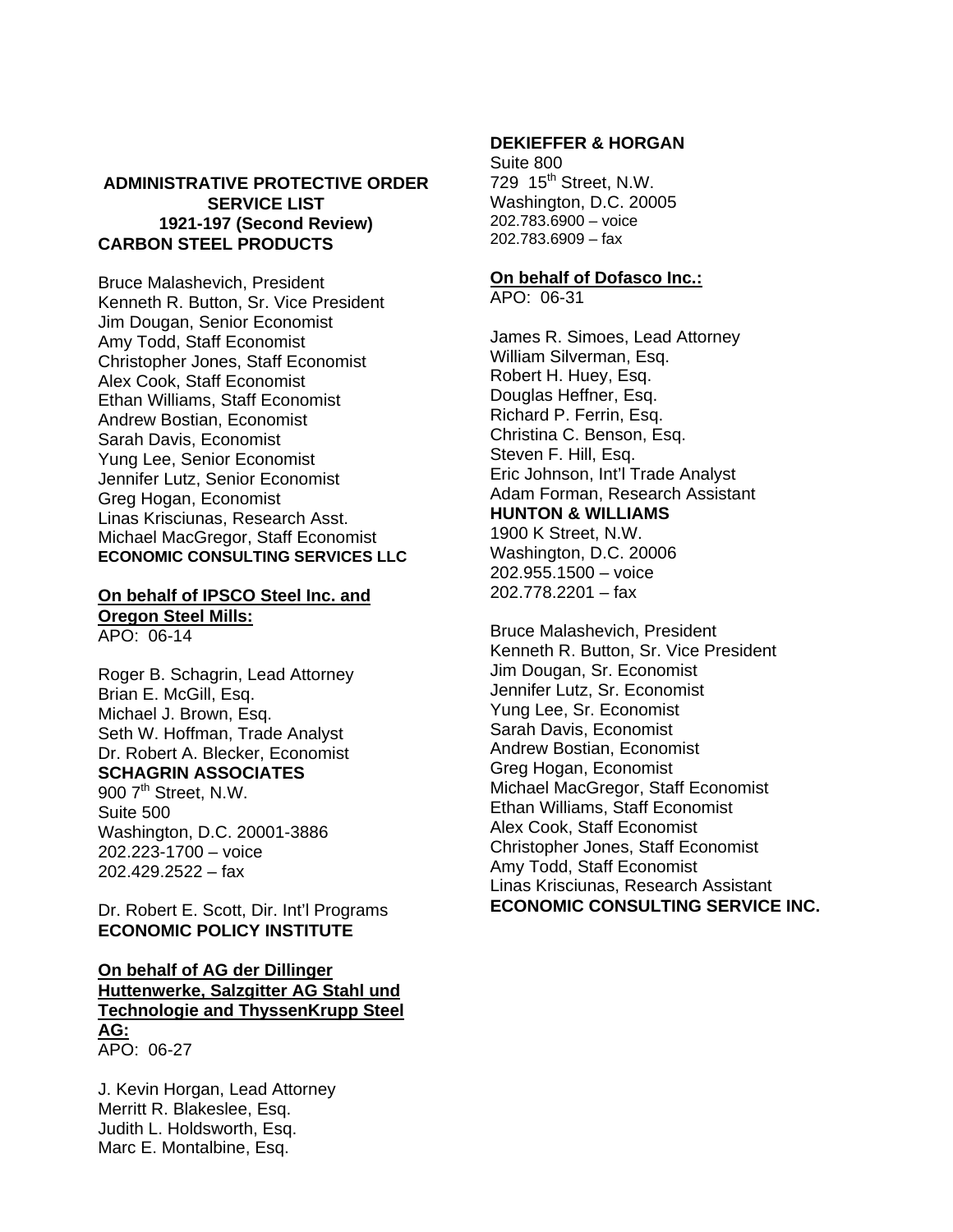#### **ADMINISTRATIVE PROTECTIVE ORDER SERVICE LIST**

### **1921-197 (Second Review) CARBON STEEL PRODUCTS**

#### **On behalf of Mittal Steel Galati S.A.:**

APO: 06-26

John M. Gurley, Lead Attorney Diana Dimitriuc, Esq. Nancy A. Noonan, Esq. Matthew M. Nolan, Esq. Myles S. Getlan, Esq. David Hamill, Esq. Mark Lunn, Esq. Kay Georgi, Esq. Matthew J. Clark, Esq. **ARENT FOX PLLC** 1050 Connecticut Avenue, N.W. Washington, D.C. 20036-5339 202.857.6000 – voice

202.857.6395 – fax

### **On behalf of ThyssenKrupp Steel AG, ThyssenKrupp Steel N.A. Inc., Salzgitter Flachstahl GmbH and ThyssenKrupp Materials N.A.:** APO: 06-20

Gail T. Cumins, Lead Attorney Allison M. Baron, Esq. Donna L. Shira, Esq. Beatrice A. Brickell, Esq. Duncan A. Nixon, Esq. Sara Nordin, Esq. **SHARRETTS, PALEY, CARTER & BLAUVELT, P.C.** 1660 L Street, N.W. Washington, D.C. 20036 202.223.4433 – voice

## **On behalf of United States Steel Corporation and AK Steel Corporation:** APO: 06-21

John J. Mangan, Lead Attorney Robert E. Lighthizer, Esq. James C. Hecht, Esq. Jeffrey D. Gerrish, Esq. Stephen P. Vaughn, Esq.

202.659.3904 – fax

Nathaniel B. Bolin, Esq. Soo-Mi Rhee, Esq. Alexander C. Linn, Esq. Stephen J. Narkin, Esq. Neena G. Shenai, Esq. Douglas G. Wardlow, Esq. Jared R. Wessel, Esq. David J. Albright, Economist Pamela A. Marcus, Int'l Trade Project Mgr. Floyd M. McGraw, Accountant

## **SKADDEN, ARPS. SLATE, MEAGHER & FLOM LLP**

1440 New York Avenue, N.W. Washington, D.C. 20005 202.371.7000 – voice 202.393.5760 – fax

Jeff Underwood, Associate Ralph Luciani, Vice President David Riker, Principal Matthew Greenberg, Analyst Pritika Hingorani, Analyst Ronald Gecan, Associate Principal Yianis Sarafidis, Associate Principal Mary Weisskopf, Analyst Eric Action, Associate David Katz, Analyst **CRA International, Inc.**

Keith Bockus, Principal Sean Durkin, Vice President Roger Hickey, President Selma Koita, Research Analyst Robert Korajczyk, Principal Ran Wei, Director **CHICAGO PARTNERS LLC**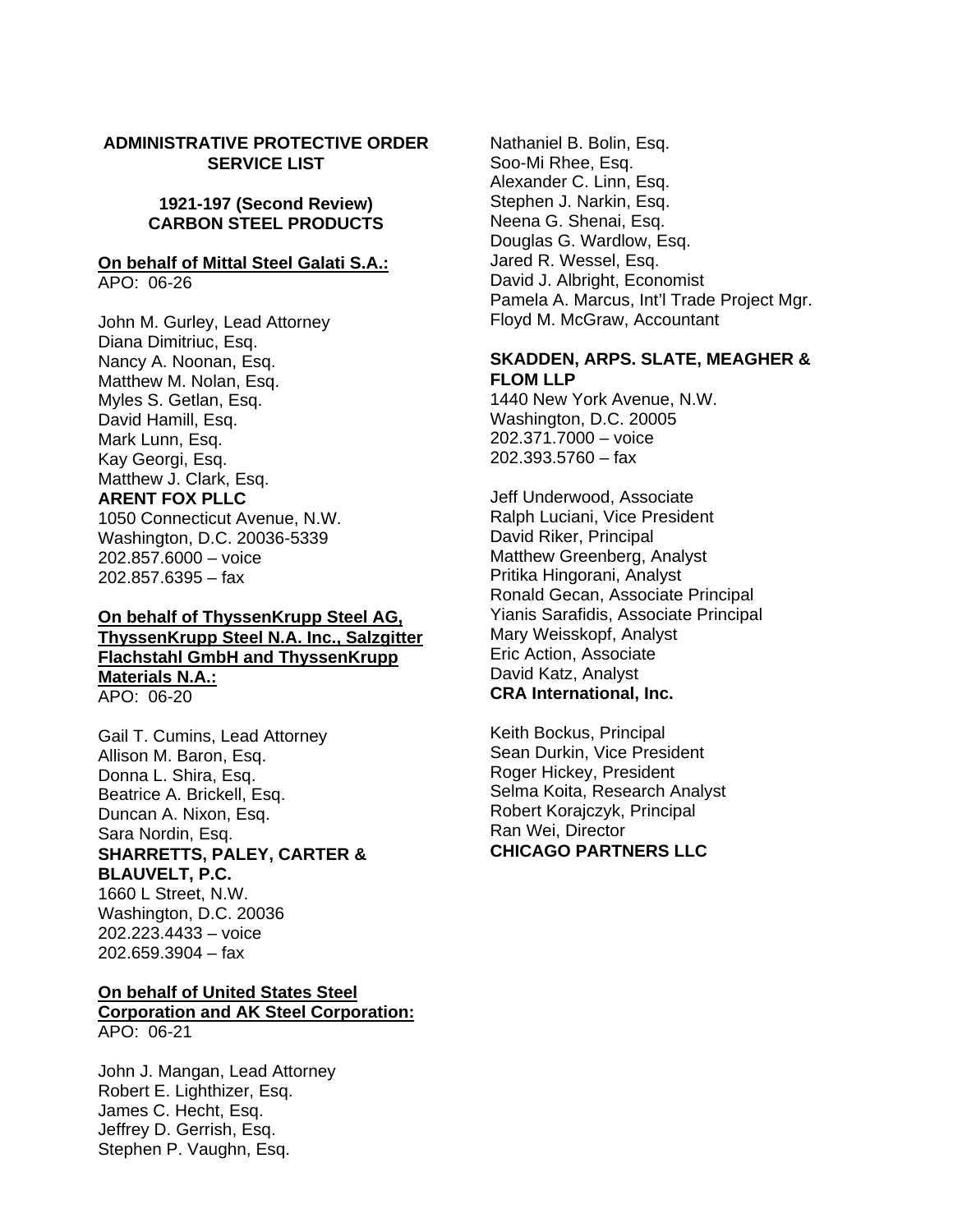### **ADMINISTRATIVE PROTECTIVE ORDER SERVICE LIST**

### **1921-197 (Second Review) CARBON STEEL PRODUCTS**

# **On behalf of BlueScope Steel Limited and BlueScope Steel Americas LLC:**

APO: 06-23

Leonard M. Shambon, Lead Attorney Robert C. Cassidy, Esq. John D. Greenwald, Esq. Lynn Fisher Fox, Esq. Tammy J. Horn, Esq. Deirdre Maloney, Economist **WILMER CUTLER PICKERING HALE AND DORR LLP**

1875 Pennsylvania Avenue, N.W. Washington, D.C. 20006

202.663.6000 – voice 202.663.6363 – fax

**On behalf of Mittal Steel USA Inc., Ispat-Inland and United Steel, Paper and Forestry, Rubber, Manufacturing, Energy, Allied Industrial and Service Workers International Union, AFL-CIO-CLC (USW):** APO: 06-24

Patrick J. McDonough, Lead Attorney Terence P. Stewart, Esq. Wesley K. Caine, Esq. William A. Fennell, Esq. Geert De Prest, Esq. J. Daniel Stirk, Esq. Sarah V. Stewart, Esq. Philip A. Butler, Esq. Elizabeth A. Argenti, Esq. \*Elizabeth J. Drake, Esq. Federico Canuto, Trade Consultant Nobutami Shimomoto, Trade Consultant Carol Moyer, Trade Consultant **STEWART AND STEWART** 2100 M Street, N.W. Washington, D.C. 20037 202.785.4185 – voice 202.466.1286 – fax

### **On behalf of Nippon Steel Corporation JFE Steel Corp., Kobe Steel, Ltd., Sumitomo Metal Industries, Ltd. and Nisshin Steel Co., Ltd. :** APO: 06-22

J. Christopher Wood, Lead Attorney Daniel J. Plaine, Esq. Donald Harrison, Esq. Gregory C. Gerdes, Esq. Matthew M. Crispino, Esq. Gracia M. Berg, Esq. Andrea F. Farr, Esq. Suparna Banerjee, Esq. David Wharwood, Esq. **GIBSON, DUNN & CRUTCHER LLP** 1050 Connecticut Avenue, N.W. Washington, D.C. 20036-5306 202.955.8500 – voice 202.467.0539 – fax

Michael John Smitka

**Professor of Economics at Washington and Lee University and Visiting Research and Fulbright Fellow at Chiba University** 

### **On behalf of Duferco Coating SA and Sorral S.A., Duferco Steel, Inc., Duferco Clabecq S.A., and Huta Czestochowa S.A.:** APO: 06-32

Walter J. Spak, Lead Attorney Emily Lawson, Esq. Richard J. Burke, Esq. Adams C. Lee, Esq. Jay C. Campbell, Esq. Frank H. Morgan, Esq. Richard King, Esq. **WHITE & CASE LLP** 701 13<sup>th</sup> Street, N.W. Washington, D.C. 20005 202.626.3600 – voice 202.639.9355 – fax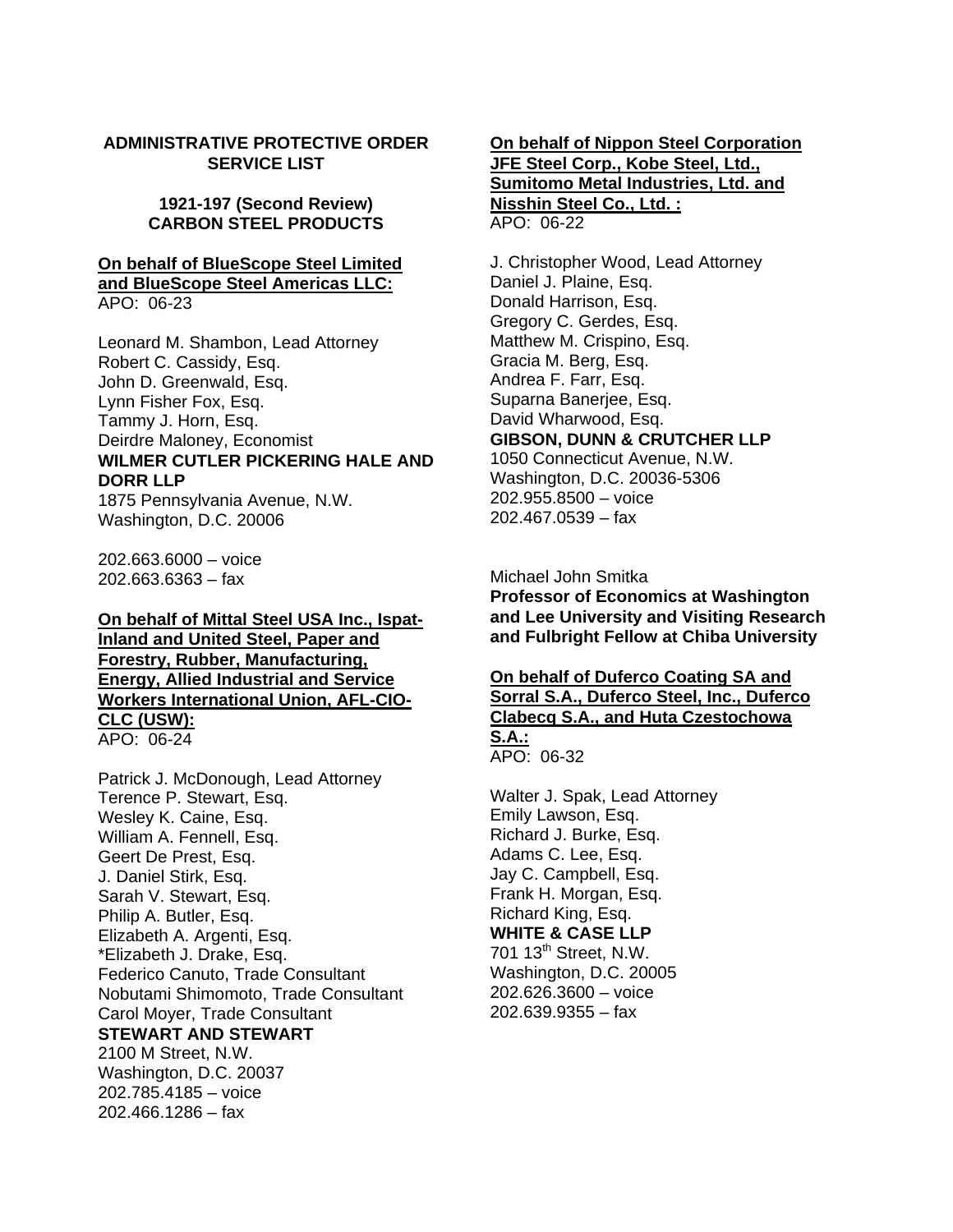### **ADMINISTRATIVE PROTECTIVE ORDER SERVICE LIST 1921-197 (Second Review) CARBON STEEL PRODUCTS**

**On behalf of Dongbu Steel Co., Ltd., Union Steel Manufacturing Co., Ltd., Pohang Iron and Steel Co., Ltd., and SeAH Steel Corporation:** APO: 06-33

Donald B. Cameron, Lead Attorney Julie C. Mendoza, Esq. R. Will Planert, Esq. Jeffrey S. Grimson, Esq. Brady W. Mills, Esq. Paul J. McGarr, Trade Analyst **KAYE SCHOLER LLP** The McPherson Building 901 15<sup>th</sup> Street, N.W. Washington, D.C. 20005 202.682.3500 – voice

202.414.0400 – fax

### **On behalf of Stelco Inc., Usinas Siderurgicas de Minas Gerais SA and Companhia Siderurgica Paulista:** APO: 06-19

Christopher Dunn, Lead Attorney William H. Barringer, Esq. Daniel L. Porter, Esq. Matthew R. Nicely, Esq. David T. Hardin, Esq. Yu Li, Esq. Valerie Ellis, Esq. Robert DeFrancesco, Esq. Victor Mroczka, Esq. James P. Durling, Esq. Miriam A. Bishop, Esq. Matthew P. McCullough, Esq. Kenneth J. Pierce, Esq. Cheryl Werner, Trade Analyst Michael Strollo, Trade Analyst Michael Ferrier, Trade Analyst **VINSON & ELKINS LLP** The Willard Office Building 1455 Pennsylvania Avenue, N.W. Suite 600 Washington, D.C. 20004-1008 202-639.6500 – voice 202.639.6604 - fax

### **On behalf of Altos Hornos de Mexico S.A. de C.V.:**

APO: 06-18

Kenneth J. Pierce, Lead Attorney Yu Li, Esq. William H. Barringer, Esq. Victor Mroczka, Esq. Matthew McCullough, Esq. Michael Strollo, Trade Specialist Daniel L. Porter, Esq. Matthew R. Nicely, Esq. David T. Hardin, Esq. Christopher Dunn, Esq. William Zapf, Trade Specialist Thomas J. Prusa, Economic Consultant **VINSON & ELKINS LLP** 

### **On behalf of Sollac Atlantique and Sollac Lorraine, Arcelor FCS Commercial, Arcelor International America, LLC, Stahlwerke Bremen, Eko Stahl Gmbh, Industeel Belgium and Industeel USA, LLC:** APO: 04-39

Ryan A.T. Trapani, Lead Attorney Robert LaRussa, Esq. Bryan Dayton, Esq. Lisa Raisner, Gov't Relations Director Karen H. Kim, Int'l Trade Specialist Richard Moreland, Sr. Int'l Trade Advisor Paul F. Garvey, Jr. Int'l Trade Specialist **SHEARMAN & STERLING LLP** 801 Pennsylvania Avenue, N.W. Washington, D.C. 20004-2604 202.508.8000 – voice 202.508.8100 – fax

Robert W. Crandall, Sr. Fellow **THE BROOKINGS INSTITUTION**

Allan T. Ingraham, Consultant Robert Kulick, Consultant **CRITERION ECONOMICS**